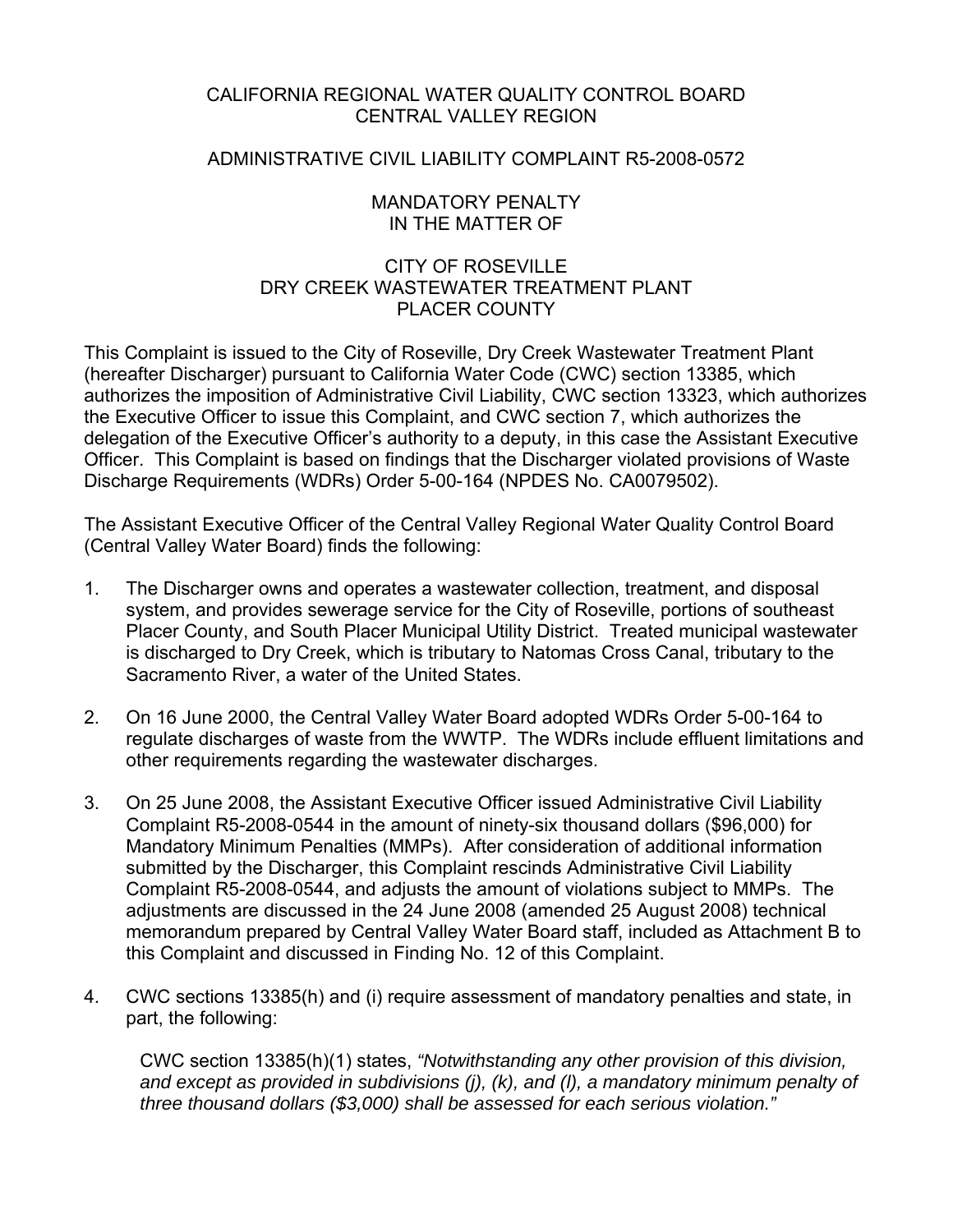CWC section 13385 (h)(2) states, *"For the purposes of this section, a 'serious violation' means any waste discharge that violates the effluent limitations contained in the applicable waste discharge requirements for a Group II pollutant, as specified in Appendix A to Section 123.45 of Title 40 of the Code of Federal Regulations, by 20 percent or more or for a Group I pollutant, as specified in Appendix A to Section 123.45 of Title 40 of the Code of Federal Regulations, by 40 percent or more."*

CWC section 13385(i)(1) states, *"Notwithstanding any other provision of this division, and except as provided in subdivisions (j), (k), and (l), a mandatory minimum penalty of three thousand dollars (\$3,000) shall be assessed for each violation whenever the person does any of the following four or more times in any period of six consecutive months, except that the requirement to assess the mandatory minimum penalty shall not be applicable to the first three violations:*

- *A) Violates a waste discharge requirement effluent limitation.*
- *B) Fails to file a report pursuant to Section 13260.*
- *C) Files an incomplete report pursuant to Section 13260.*
- *D) Violates a toxicity effluent limitation contained in the applicable waste discharge requirements where the waste discharge requirements do not contain pollutantspecific effluent limitations for toxic pollutants."*
- 5. CWC section 13323 states, in part:

*"Any executive officer of a regional board may issue a complaint to any person on whom administrative civil liability may be imposed pursuant to this article. The complaint shall*  allege *the act or failure to act that constitutes a violation of law, the provision authorizing civil liability to be imposed pursuant to this article, and the proposed civil liability."*

- 6. The Executive Officer previously issued Administrative Civil Liability Complaint (ACLC) 5-01-512 to the Discharger for mandatory penalties for effluent limitation violations from 1 January 2000 to 31 December 2000 in the amount of \$12,000. The Central Valley Water Board accepted payment from the Discharger of the penalty associated with ACLC 5-01-512, and considers this prior matter resolved.
- 7. WDRs Order 5-00-164 Effluent Limitations No. B.1. include, in part, the following effluent limitations: "*Effluent shall not exceed the following limits at discharge points 001, 002, 003, and 004:*"

| Constituent | <u>Units</u> | Dailv | Dailv | Weekly<br><u>Maximum Average Average Average</u> | Monthly |
|-------------|--------------|-------|-------|--------------------------------------------------|---------|
| Turbidity   | NTU          |       |       | $-$                                              | $- -$   |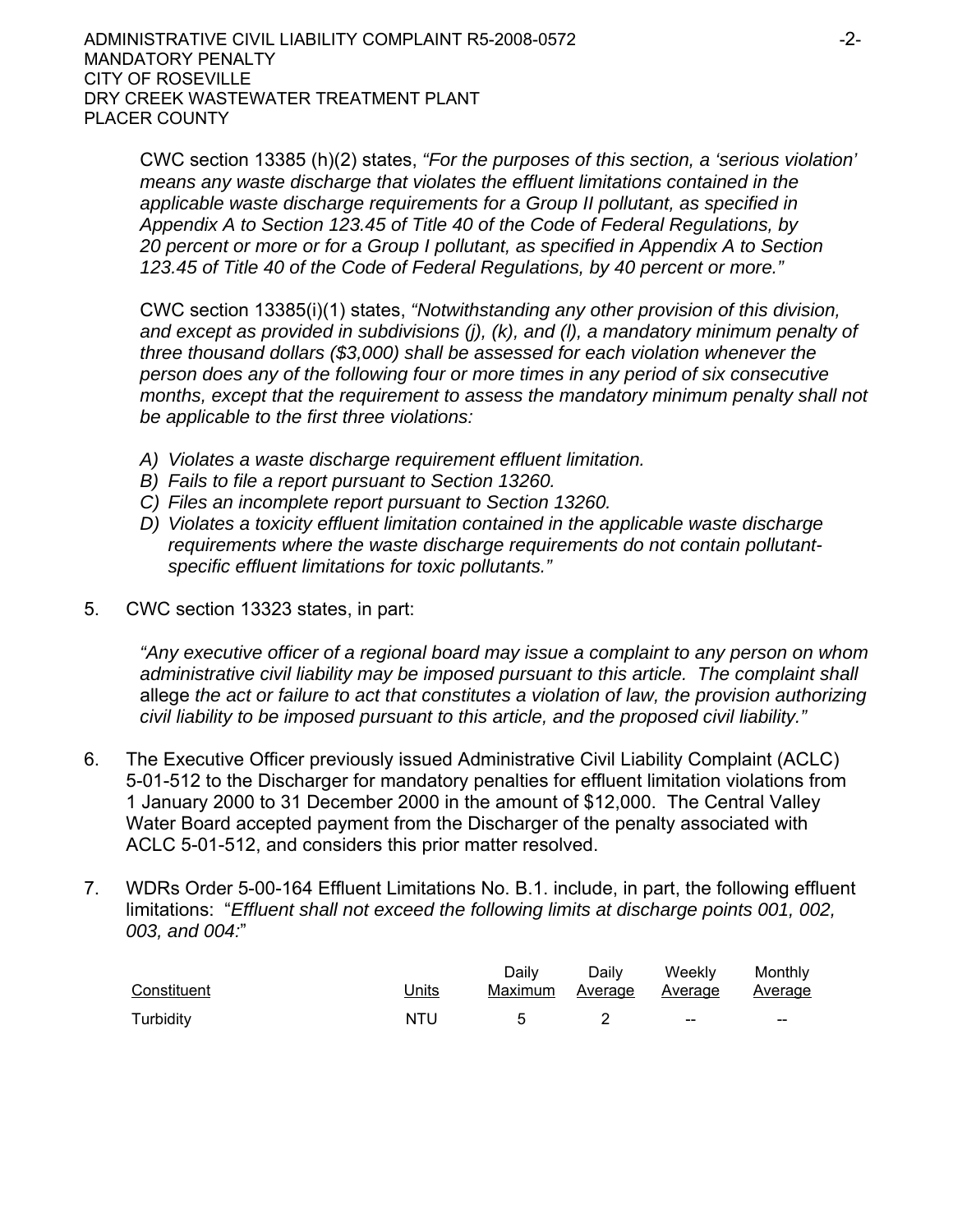### ADMINISTRATIVE CIVIL LIABILITY COMPLAINT R5-2008-0572 -3- MANDATORY PENALTY CITY OF ROSEVILLE DRY CREEK WASTEWATER TREATMENT PLANT PLACER COUNTY

| Constituent              | Units                | 1-Hour<br>Average | 4-Day<br>Average <sup>2</sup> | $30$ -Day<br>Average | Daily<br>Maximum |
|--------------------------|----------------------|-------------------|-------------------------------|----------------------|------------------|
| <b>Chlorine Residual</b> | mq/L                 | 0.02              | 0.01                          |                      |                  |
| Ammonia                  | mg N/L               | Attachment B      | $- -$                         | Attachment $C^2$     |                  |
|                          | lbs/day <sup>3</sup> | 5                 |                               | 5                    |                  |
| Cadmium                  | $\mu q/L$            | Attachment D      | Attachment D                  |                      |                  |
|                          | lbs/day <sup>3</sup> | 5                 | 5                             |                      |                  |

1 Maximum Concentration

2 Continuous Concentration

3 Based upon a design treatment capacity of 18 mgd ( $\times$  mg/L  $\times$  8.345  $\times$  18 mgd =  $\times$  lbs/day)

 Using the value, in mg/L, determined from Attachment B, C, D, or E (as appropriate), calculate the lbs per day using the formula: *x* mg/L x 8.345 x 18 mgd = *y* lbs/day

| Constituent                     | Jnits      | 7-Dav<br>Median | Single Sample<br>30-Day Maximum <sup>2</sup> |
|---------------------------------|------------|-----------------|----------------------------------------------|
| <b>Total Coliform Organisms</b> | MPN/100 mL |                 | 23 to 240                                    |

1 7-Day Median is based on the sample results of the previous seven days. 2

 In a 30-day period, only a single sample may exceed 23 MPN/100 mL and no sample should exceed 240 MPN/100 mL.

- 8. According to the Discharger's self-monitoring reports, the Discharger committed one (1) serious Group I violation of the above effluent limitations contained in Order 5-00-164 during the period beginning 1 January 2001 and ending 31 December 2007. The violations are defined as serious because measured concentrations of Group I constituents exceeded maximum prescribed levels by more than 40 percent on these occasions. The mandatory minimum penalty for this serious violation is **three thousand dollars (\$3,000)**.
- 9. According to the Discharger's self-monitoring reports, the Discharger committed sixteen (16) serious Group II violations of the above effluent limitations contained in Order 5-00-164 during the period beginning 1 January 2001 and ending 31 December 2007. The violations are defined as serious because measured concentrations of Group II constituents exceeded maximum prescribed levels by more than 20 percent on these occasions. The mandatory minimum penalty for these serious violations is **forty-eight thousand dollars (\$48,000)**.
- 10. According to the Discharger's self-monitoring reports, the Discharger committed eight (8) non-serious violations of the above effluent limitations contained in Order 5-00-164 during the period beginning 1 January 2001 and ending 31 December 2007. Four (4) of the nonserious violations are subject to mandatory penalties under CWC section 13385(i)(1) because these violations were preceded by three or more similar violations within a sixmonth period. The mandatory minimum penalty for these non-serious violations is **twelve thousand dollars (\$12,000)**.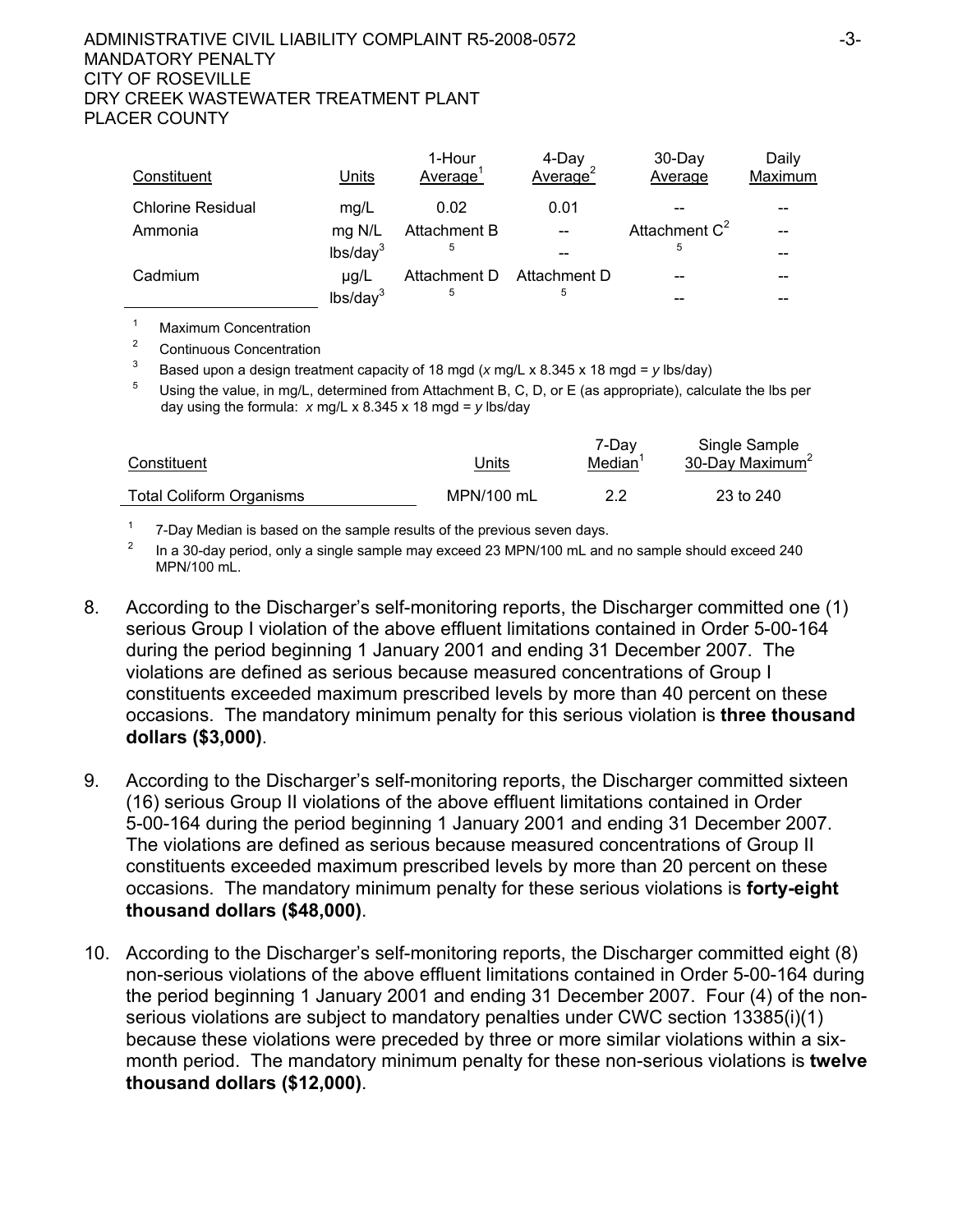- 11. The total amount of the mandatory penalties assessed for the cited effluent violations is **sixty-three thousand dollars (\$63,000).** A detailed list of the cited effluent violations is included in Attachment A, a part of this Complaint.
- 12. As described in the technical memorandum mentioned in Finding No. 3, Central Valley Water Board staff made the following adjustments to the draft Record of Violations (all violation numbers reference those contained in the draft Record of Violations).
	- Cyanide Violations 3, 5-8, and 24. The Discharger presented evidence that, for these particular instances for this specific facility, the cyanide readings were false positives. These violations were deleted.
	- Bis(2-ethylhexyl)phthalate Violations 11-12. The Discharger presented evidence that these violations were due to contamination by the automatic sampler. These violations were deleted.
	- Ammonia and pH Violations 15-17. The Discharger reported an operational upset in the self-monitoring report. The Discharger was only charged with one violation.
	- Chlorine Residual Violation 18. The Discharger requested that this be included with violations 15-17. This violation was retained because no other violation occurred on that date and the prior violations (15-17) were unrelated to the dechlorination process.
	- Turbidity Violation 31. The Discharger provided evidence that this violation was due to a natural phenomenon of an exceptional, inevitable, and irresistible character, the effects of which would not have been prevented or avoided by the exercise of due care or foresight. The Discharger reported that the natural phenomenon was a 50-year storm event, which caused considerable damage to many other similarly situated facilities. A total of 2.9 inches of rain fell in 19 hours, causing the third highest influent flow ever recorded at the WWTP. This violation was deleted.
- 13. Issuance of this Administrative Civil Liability Complaint to enforce CWC Division 7, Chapter 5.5 is exempt from the provisions of the California Environmental Quality Act (Pub. Resources Code section 21000 et seq.), in accordance with California Code of Regulations, title 14, section 15321(a)(2).

# **THE CITY OF ROSEVILLE, DRY CREEK WASTEWATER TREATMENT PLANT, IS HEREBY GIVEN NOTICE THAT:**

- 1. Administrative Civil Liability Complaint R5-2008-0544 is hereby rescinded.
- 2. The Assistant Executive Officer of the Central Valley Water Board proposes that the Discharger be assessed an Administrative Civil Liability in the amount of **sixty-three thousand dollars (\$63,000)**.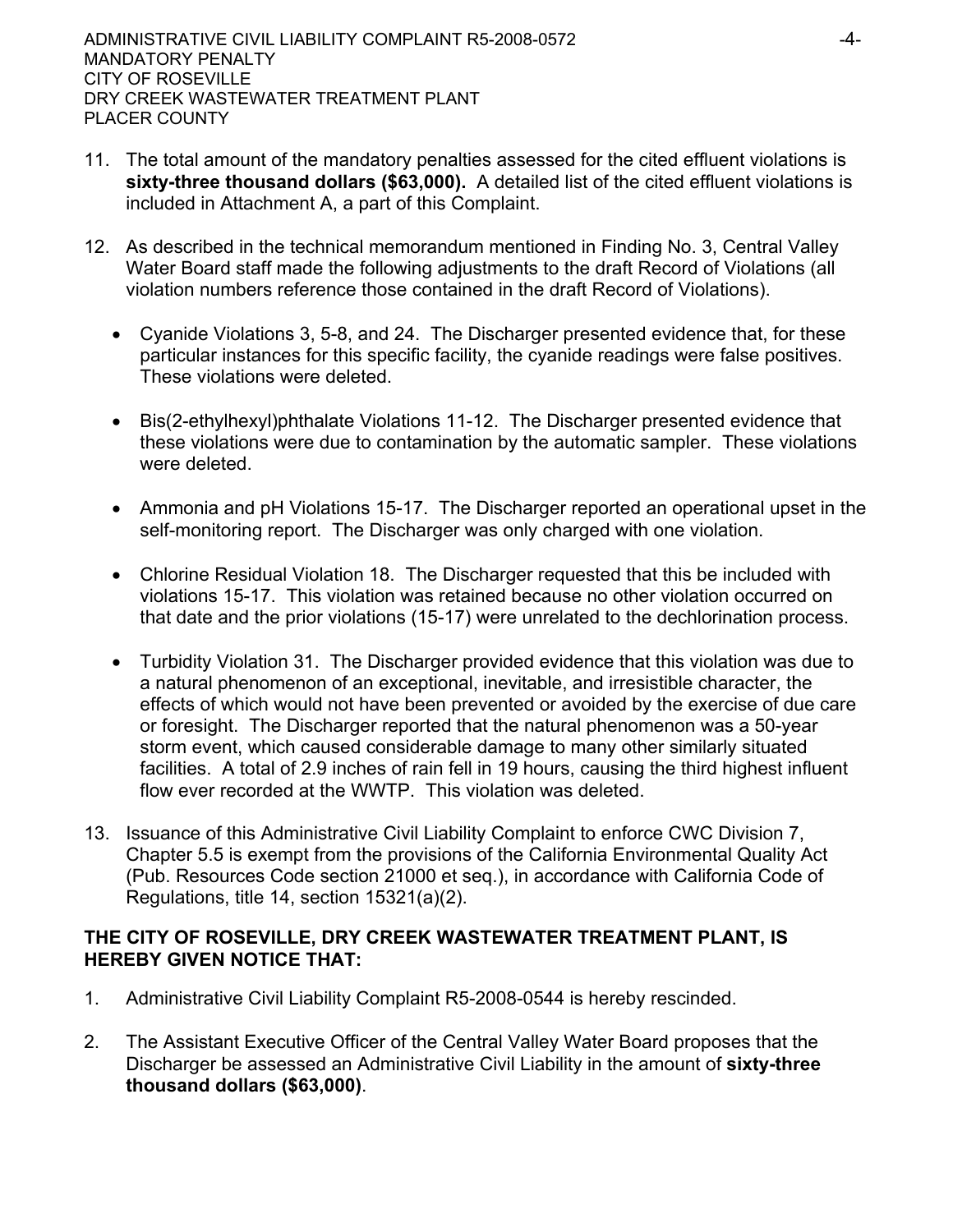- 3. A hearing on this matter will be held at the Central Valley Water Board meeting scheduled on **4/5 December 2008**, unless the Discharger does either of the following by **17 October 2008**:
	- a) Waives the hearing by completing the attached form (checking off the box next to item #4) and returning it to the Central Valley Water Board, along with payment for the proposed civil liability of **sixty-three thousand dollars (\$63,000)**; or
	- b) Agrees to enter into settlement discussions with the Central Valley Water Board and requests that any hearing on the matter be delayed by signing the enclosed waiver (checking off the box next to item #5) and returning it to the Central Valley Water Board, along with a letter describing the issues to be discussed.
- 4. If a hearing on this matter is held, the Central Valley Water Board will consider whether to affirm, reject, or modify the proposed Administrative Civil Liability, or whether to refer the matter to the Attorney General for recovery of judicial civil liability.

JACK E. DEL CONTE, Assistant Executive Officer

17 September 2008

Attachment A: Record of Violations Attachment B: Technical memorandum BLH: 09/17/08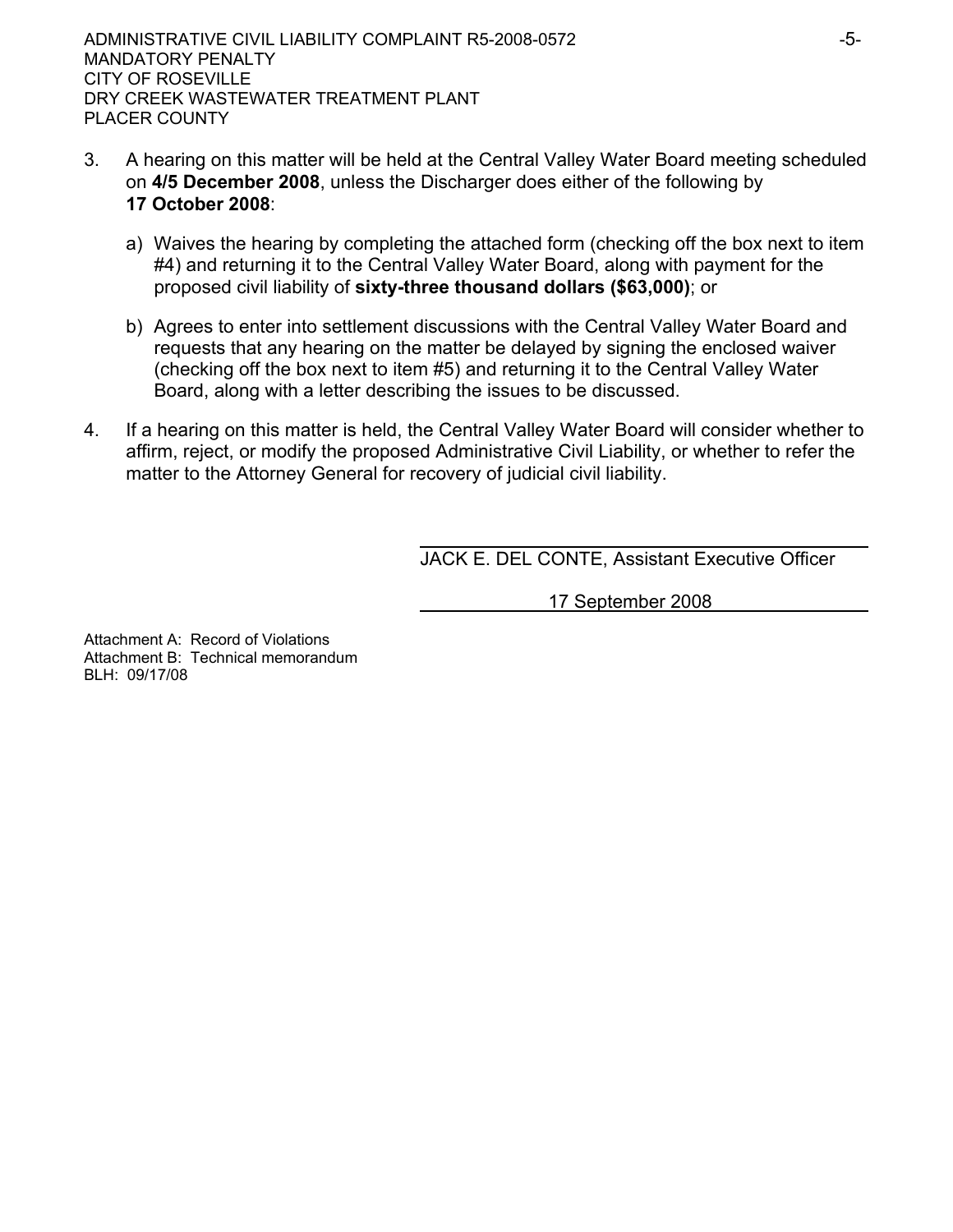#### **WAIVER OF 90-DAY HEARING REQUIREMENT FOR ADMINISTRATIVE CIVIL LIABILITY COMPLAINT**

By signing this waiver, I affirm and acknowledge the following:

- 1. I am duly authorized to represent City of Roseville, Dry Creek WWTP (hereinafter "Discharger") in connection with Administrative Civil Liability Complaint R5-2008-0572 (hereinafter the "Complaint");
- 2. I am informed that California Water Code section 13323, subdivision (b), states that, "a hearing before the regional board shall be conducted within 90 days after the party has been served" with the Complaint;
- 3. I hereby waive any right the Discharger may have to a hearing before the Central Valley Regional Water Quality Control Board (Central Valley Water Board) within ninety (90) days of service of the Complaint; and
- 4. **□** *(Check here if the Discharger will waive the hearing requirement and will pay the fine)* 
	- a. I certify that the Discharger will remit payment for the proposed civil liability in the amount of **sixtythree thousand dollars (\$63,000)** by check, which will contain a reference to "ACL Complaint R5 2008-0572" and will be made payable to the "*State Water Pollution Cleanup and Abatement Account*." Payment must be received by the Central Valley Water Board by **17 October 2008** or this matter will be placed on the Central Valley Water Board's agenda for adoption at the **4/5 December 2008** Central Valley Water Board meeting.
	- b. I understand the payment of the above amount constitutes a settlement of the Complaint, and that any settlement will not become final until after the 30-day public notice and comment period mandated by Federal regulations (40 CFR 123.27) expires. Should the Central Valley Water Board receive new information or comments during this comment period, the Central Valley Water Board's Assistant Executive Officer may withdraw the complaint, return payment, and issue a new complaint. New information or comments include those submitted by personnel of the Central Valley Water Board who are not associated with the enforcement team's issuance of the Complaint.
	- c. I understand that payment of the above amount is not a substitute for compliance with applicable laws and that continuing violations of the type alleged in the Complaint may subject the Discharger to further enforcement, including additional civil liability.

*-or-*

- 5. □ *(Check here if the Discharger will waive the 90-day hearing requirement, but will not pay at the current time. The Central Valley Water Board must receive information from the Discharger indicating a controversy regarding the assessed penalty at the time this waiver is submitted, or the waiver may*  not be accepted.) I certify that the Discharger will promptly engage the Central Valley Water Board staff in discussions to resolve the outstanding violation(s). By checking this box, the Discharger is *not* waiving its right to a hearing on this matter. By checking this box, the Discharger requests that the Central Valley Water Board delay the hearing so that the Discharger and Central Valley Water Board staff can discuss settlement. It remains within the discretion of the Central Valley Water Board to agree to delay the hearing. A hearing on the matter may be held before the Central Valley Water Board if these discussions do not resolve the liability proposed in the Complaint. The Discharger agrees that this hearing may be held after the 90-day period referenced in California Water Code section 13323 has elapsed.
- 6. If a hearing on this matter is held, the Central Valley Water Board will consider whether to issue, reject, or modify the proposed Administrative Civil Liability Order, or whether to refer the matter to the Attorney General for recovery of judicial civil liability. Modification of the proposed Administrative Civil Liability Order may include increasing the dollar amount of the assessed civil liability.

(Print Name and Title)

(Signature)

(Date)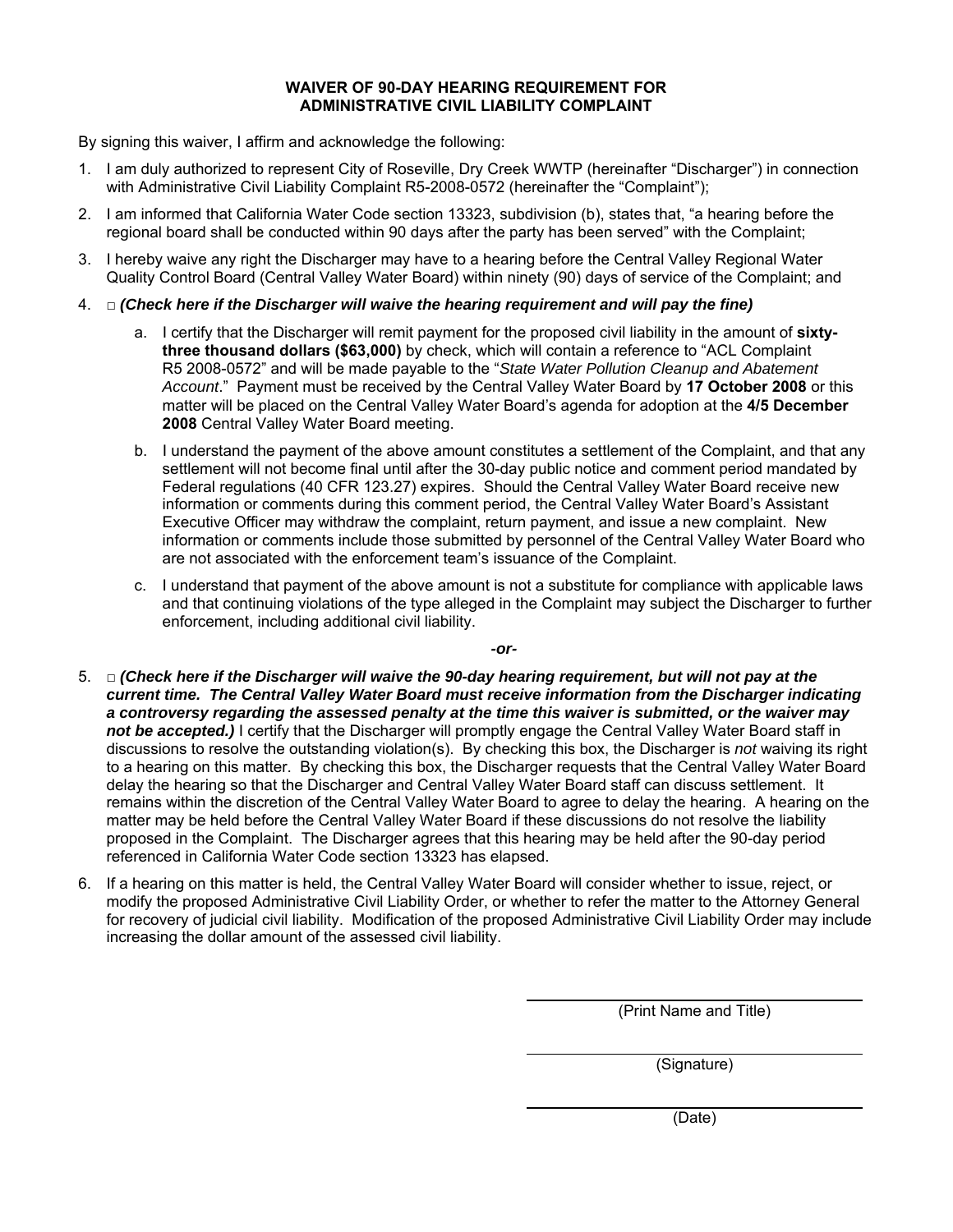#### **ATTACHMENT A ADMINISTRATIVE CIVIL LIABILITY COMPLAINT R5-2008-0572**

#### **City of Roseville Dry Creek Wastewater Treatment Plant**

RECORD OF VIOLATIONS (1 January 2001 – 31 December 2007) MANDATORY PENALTIES (Data reported under Monitoring and Reporting Program 5-00-164.)

|                | Date         | <b>Violation Type</b>       | <b>Units</b> | Limit | Result                  | Period Type    |      | <b>Flow</b> Remarks |
|----------------|--------------|-----------------------------|--------------|-------|-------------------------|----------------|------|---------------------|
| 1              | 23-Feb-01    | Turbidity                   | <b>NTU</b>   | 5     | 6                       | Daily Maximum  |      | 3                   |
| $\overline{2}$ | 5-Dec-01     | Turbidity                   | <b>NTU</b>   | 5     | 6                       | 1-Day Maximum  |      | 3                   |
| 3              | 24-Feb-03    | <b>Chlorine Residual</b>    | mg/l         | 0.02  | 0.16                    | 1-Hour Average |      | $\overline{2}$      |
| 4              | 26-Feb-03    | <b>Chlorine Residual</b>    | mg/l         | 0.02  | 0.11                    | 1-Hour Average |      | $\overline{2}$      |
| 5              |              | 30-Sep-03 Chlorine Residual | mg/l         | 0.02  | 0.11                    | 1-Hour Average |      | $\overline{2}$      |
| 6              | 3-Dec-03     | <b>Chlorine Residual</b>    | mg/l         | 0.02  | 0.06                    | 1-Hour Average |      | $\overline{2}$      |
| 7              | 21-Dec-03    | Ammonia                     | lbs/day      | 99.4  | 235.8                   | 1-Hour Average | 12.7 | 1,5                 |
| 8              | 21-Dec-03    | Ammonia                     | mg/l         | 0.7   | 2.2                     | 1-Hour Average |      | 1,5                 |
| 9              | 21-Dec-03    | pH                          | pH units     | 8.5   | 9.2                     | Instantaneous  |      | 1,5                 |
| 10             | 22-Dec-03    | <b>Chlorine Residual</b>    | mg/l         | 0.02  | 0.07                    | 1-Hour Average |      | $\overline{2}$      |
| 11             |              | 25-Feb-04 Chlorine Residual | mg/l         | 0.02  | 0.05                    | 1-Hour Average |      | $\overline{2}$      |
| 12             | $10$ -Jan-05 | <b>Chlorine Residual</b>    | mg/l         | 0.02  | 0.36                    | 1-Hour Average |      | $\overline{2}$      |
| 13             | 4-Mar-05     | <b>Chlorine Residual</b>    | mg/l         | 0.02  | 0.63                    | 1-Hour Average |      | $\overline{2}$      |
| 14             | 19-Oct-05    | Cadmium                     | µg/L         | 3.8   | 5.9                     | 1-Hour Average |      | $\overline{2}$      |
| 15             | 7-Nov-05     | Coliform                    | MPN/100ml    | 2.2   | $\overline{4}$          | 7-Day Median   |      | 3                   |
| 16             | 8-Nov-05     | Coliform                    | MPN/100ml    | 2.2   | 4                       | 7-Day Median   |      | 3                   |
| 17             | 9-Nov-05     | Coliform                    | MPN/100ml    | 2.2   | $\overline{\mathbf{4}}$ | 7-Day Median   |      | 4                   |
| 18             | 10-Nov-05    | Coliform                    | MPN/100ml    | 2.2   | $\overline{\mathbf{4}}$ | 7-Day Median   |      | 4                   |
| 19             | 11-Nov-05    | Coliform                    | MPN/100ml    | 2.2   | $\overline{4}$          | 7-Day Median   |      | 4                   |
| 20             | 8-Dec-05     | Cadmium                     | µg/L         | 2.0   | 3.4                     | 4-Day Average  |      | $\overline{2}$      |
| 21             | 8-Dec-05     | Cadmium                     | lbs/day      | 0.6   | 1.0                     | 4-Day Average  |      | $\overline{2}$      |
| 22             | 19-Dec-06    | Cadmium                     | µg/l         | 4.3   | 7.5                     | 1-Hour Average |      | $\overline{2}$      |
| 23             | 19-Dec-06    | Cadmium                     | $\mu$ g/l    | 2.2   | 7.3                     | 4-Day Average  |      | $\overline{2}$      |
| 24             | 19-Dec-06    | Cadmium                     | lbs/day      | 0.4   | 0.6                     | 4-Day Average  | 9.72 | $\overline{2}$      |
| 25             | 17-Feb-07    | <b>Chlorine Residual</b>    | mg/l         | 0.02  | 1.23                    | 1-Hour Average |      | $\overline{2}$      |
| 26             | 30-Jun-07    | Cadmium                     | µg/L         | 3     | 5                       | 4-Day Average  |      | $\overline{2}$      |
|                |              |                             |              |       |                         |                |      |                     |

Remarks:

1. Serious Violation: For Group 1 pollutants that exceed the effluent limitation by 40 percent or more.

2. Serious Violation: For Group 2 pollutants that exceed the effluent limitation by 20 percent or more.

3. Non-serious violations falls within the first three violations in a six-month period, thus is exempt.

4. Non-serious violation subject to mandatory penalties.

5. Single serious violation due to a single Operational Upset, pursuant to CWC §13385(f).

| <b>VIOLATIONS AS OF:</b>                 | 12/31/2007 |
|------------------------------------------|------------|
| Group 1 Serious Violations:              |            |
| Group 2 Serious Violations:              | 16         |
| Non-Serious Exempt from MMPs:            | 4          |
| Non-serious Violations Subject to MMPs:  | 4          |
| Single Operational Upset:                | 2          |
| <b>Total Violations Subject to MMPs:</b> | 21         |

**Mandatory Minimum Penalty = (17 Serious Violations + 4 Non-Serious Violations) × \$3,000 = \$63,000**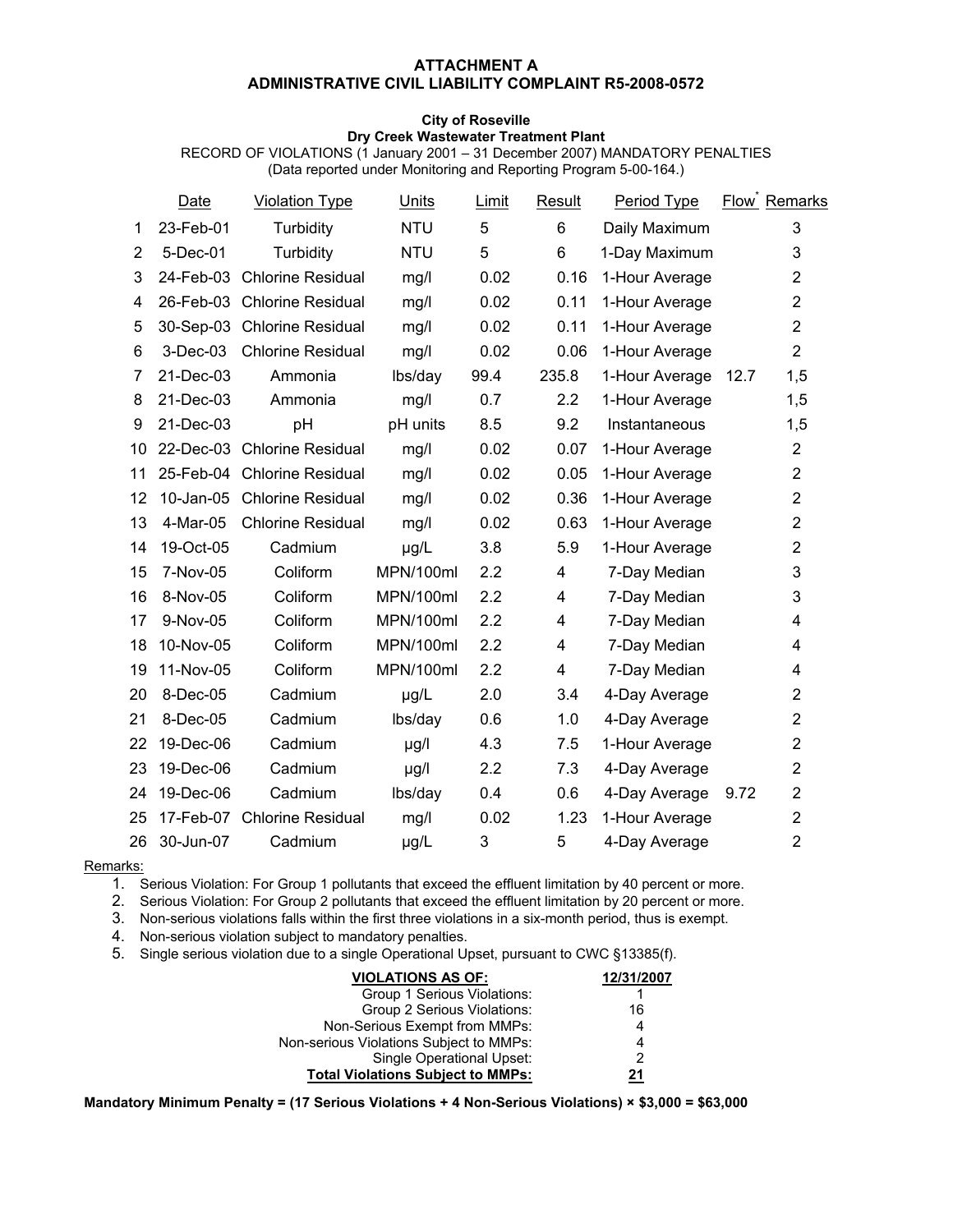

**ATTACHMENT B** 

# **California Regional Water Quality Control Board Central Valley Region**

**Karl E. Longley, ScD, P.E., Chair**



**Arnold Schwarzenegger** *Governor* 

11020 Sun Center Drive #200, Rancho Cordova, California 95670-6114 Phone (916) 464-3291 • FAX (916) 464-4645 http://www.waterboards.ca.gov/centralvalley

\* Arithmetic mean of all 1-day flow rates in mgd while discharging to surface waters during period.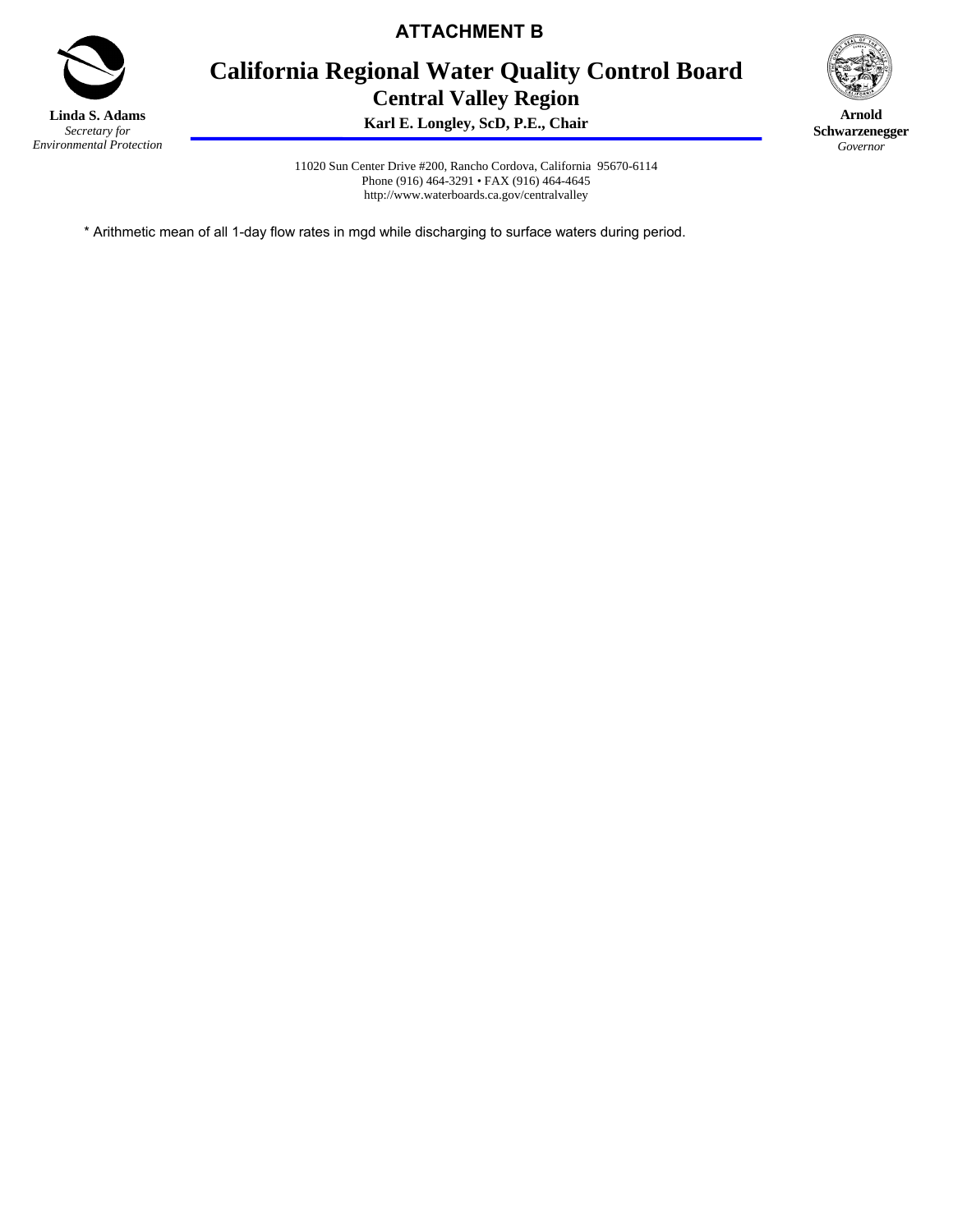

**ATTACHMENT B** 

**California Regional Water Quality Control Board Central Valley Region** 

**Karl E. Longley, ScD, P.E., Chair**



**Arnold Schwarzenegger** *Governor* 

11020 Sun Center Drive #200, Rancho Cordova, California 95670-6114 Phone (916) 464-3291 • FAX (916) 464-4645 http://www.waterboards.ca.gov/centralvalley

**TO:** Patricia Leary, Senior Engineer NPDES Compliance and Enforcement **FROM:** Barry Hilton, WRCE NPDES Compliance and Enforcement

**DATE:** 24 June 2008 (Amended 25 August 2008) SIGNATURE:

**SUBJECT:** CITY OF ROSEVILLE, DRY CREEK WWTP

On 25 September 2007, the Central Valley Water Board sent the City of Roseville (Dry Creek WWTP) (Discharger) a draft Record of Violations for the period of 1 January 2001 through 31 May 2007. The Discharger responded by letter dated 19 October 2007. On 25 June 2006, the Assistant Executive Officer issued Administrative Civil Liability Complaint R5-2008-0544. The Discharger, at a 23 July 2008 meeting with Central Valley Water Board staff, and in a 5 August 2008 memorandum, presented additional evidence regarding the alleged cyanide, bis(2-ethylhexyl)phthalate, and turbidity violations.

# **ACLC Period**

I extended the ACLC from the 31 May 2007 date in the ROV to 31 December 2007.

# **Roseville Response**

Non-Serious violations. The Discharger agreed that violation #1, 4, 26, 27, 28, 29, and 30 were non-serious violations. It requested that violations # 1, 4, 26, 27 and 28 be classified as Remark 3 rather than Remark 4. I agreed with the Discharger regarding violations 1, 4, and 26, however I retained violations # 27 and 28 because there were three or more violations during the previous 180 days.

Cyanide. The Discharger disagreed with violations 3, 5-8, and 24. The Discharger presented evidence that the cyanide readings were false positives due to sample preservation. The technical evidence cited as the basis for the arguments indicated that cyanide could be formed when samples are preserved to a pH of 12 and held for up to 14 days, as allowed pursuant to Standard Methods. The Discharger presented evidence specific to the Dry Creek WWTF that the samples most likely were false positives. The Discharger has modified its sampling and testing procedures by not preserving with sodium hydroxide, reducing the holding time prior to analysis, and by applying for laboratory certification to perform the test on-site. The Discharger further provided evidence that after modifying sampling and testing procedures that there have been no further violations since June 2005. Staff agreed to delete the violations because the Discharger provided site specific evidence that the reported laboratory results most likely were invalid.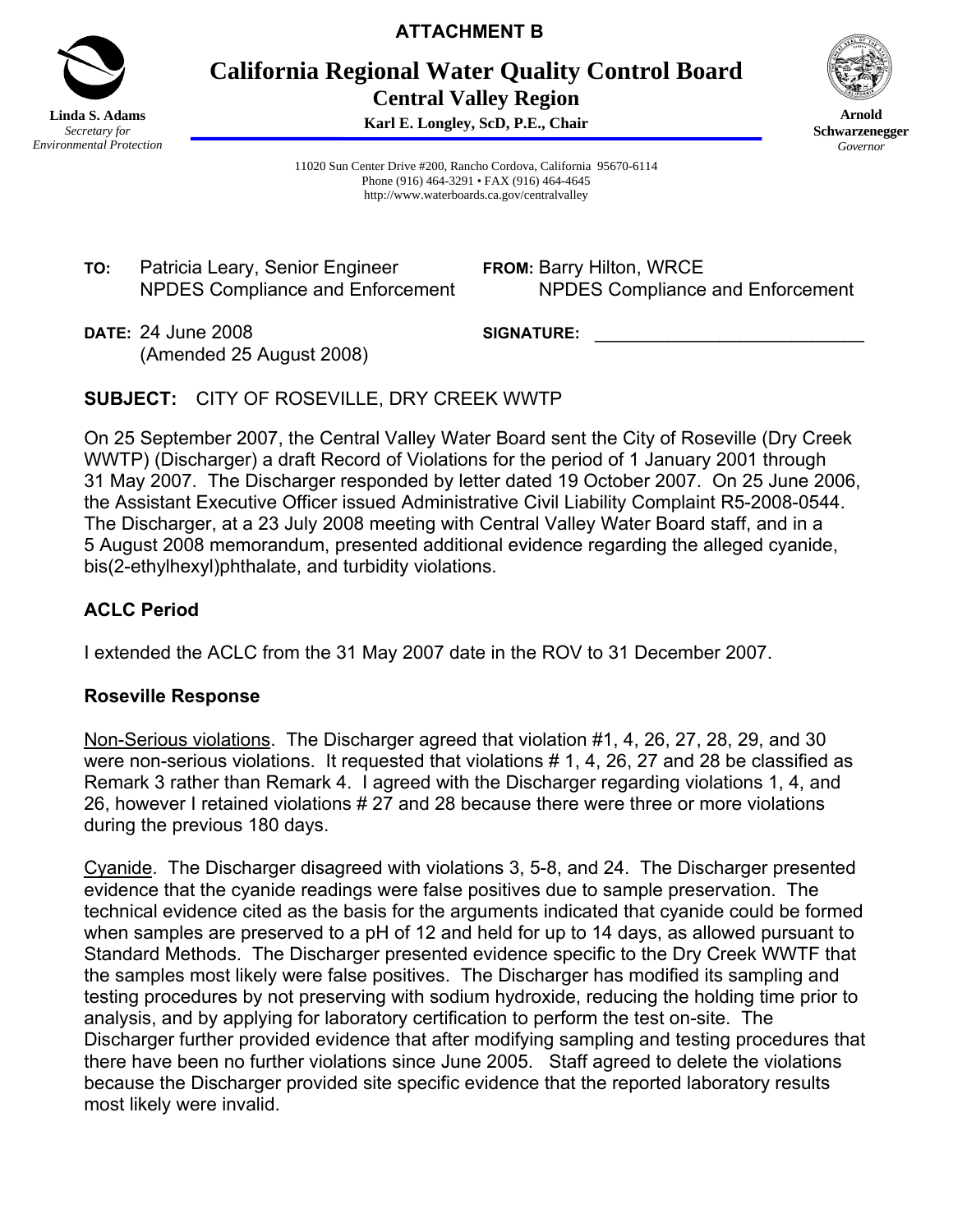# **Bis(2-ethylhexyl)phthalate**

Violations 11-12. The Discharger, during the 23 July 2008 meeting and in the 5 August 2008 memorandum, presented evidence that violations 12 and 13 most likely were invalid results because the automatic sampler utilized tubing containing bis(2-ethylhexyl)phthalate. The discharger has changed the type of sampler tubing and has instituted grab sampling to ensure that the collection technique does not introduce bis(2-ethylhexyl)phthalate into the samples. Subsequently, the Discharger has not violated the effluent limitations for bis(2-ethylhexyl)phthalate. Based upon this additional information, I agreed to delete the violations.

# **Operational Upsets**

Violations 15-17, ammonia and pH. The Discharger reported an operational upset in the selfmonitoring report. I adjusted the remarks to account for an SOU for violations 16 & 17.

Violation 18, chlorine residual. The Discharger requested that the chlorine residual violation be included as part of the SOU for violations 15-17. This occurred on a succeeding day and did not conform to the criteria for an SOU because no other violations occurred on that date, and the prior violations (15-17) were unrelated to the dechlorination process. I retained the violation.

# **Natural Phenomenon of Exceptional Character**

Violation 31, turbidity. The Discharger claims that a 50-year storm with 2.9 inches of precipitation in 19 hours caused the third highest influent high flow into the WWTP thereby resulting in a high turbidity. The Discharger presented evidence that there was a large storm that resulted in flooding for many dischargers on that day. The Discharger demonstrated that the extraordinary influent flow resulted in hydraulic overloading of all of its unit processes and necessitated utilizing emergency storage. The Discharger's operational personnel demonstrated a high level of professional acumen in minimizing the effluent violations other than the slight turbidity violation. I deleted the violation because the Discharger demonstrated that the event was due to a natural phenomenon of an exceptional character.

# **Incorrect Data Entry**

Violation 2. The Discharge Monitoring Report shows <10 µg/L, not a violation. The laboratory sheet showed non-detect with a detection of 50  $\mu$ g/L. I concur with the Discharger that  $\frac{1}{2}$  of the detection limit was entered as the result. This would not be an MMP violation; it could be a monitoring or testing violation if a more sensitive test were available. I deleted this violation.

# **Cadmium**

Violations 20-21. The Discharger disagreed and presented evidence that these were not violations. I reviewed the monitoring file and our records. I corrected CIWQS and dismissed the violations.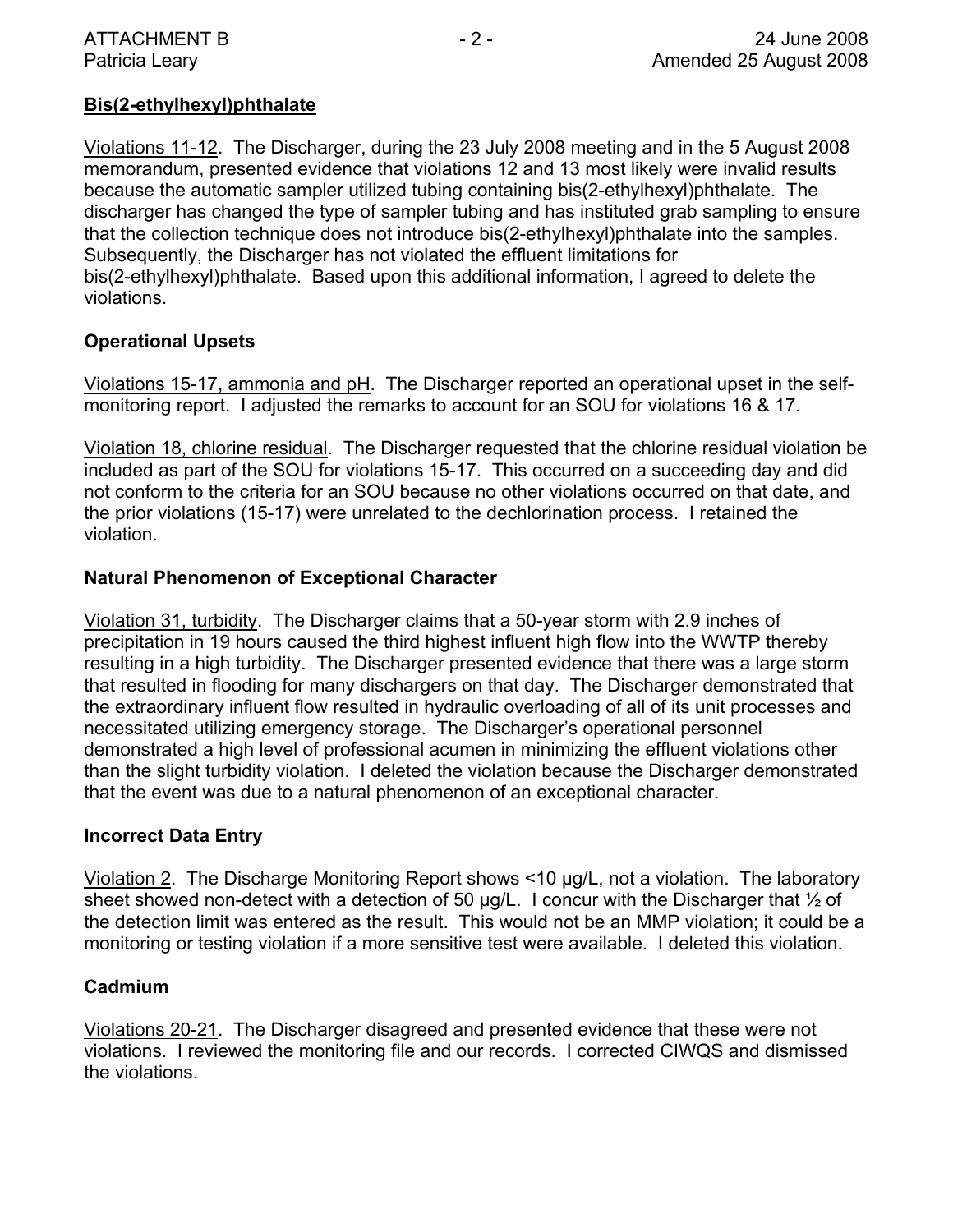Violation 25. The Discharger states that the hardness was 87 mg/L and therefore the 4-day average limitation was 2.0 µg/L and the 1-hour was 3.7 µg/L. The Discharger was correct. There should not have been a violation. I corrected CIWQS and dismissed the violation.

The Discharger voluntarily added three cadmium violations for October and December 2005. Our records also showed another cadmium violation for 30 June 2007. These were not in the draft ROV, but were added to the ACLC Attachment A as violations #22, 28, 29, and 35.

Violations 32, 33 and 34. The Discharger agreed with new violation # 32 but requested that the 4-day average concentration and 4-day average lbs/day violations be considered an SOU. Multiple violations for the same constituent, based upon a single sample do not meet the criteria for an SOU because these violations are not the result of an operational upset. I retained the violations.

New violations 36 and 37. The Discharger reported 1-hour and 4-day cadmium violations in its third-quarter priority pollutants monitoring report. I show these as occurring on 30 September 2007 because, when the actual monitoring date is unknown, we report the violation as occurring on the last day of the monitoring period. In this case, the last day of the monitoring period is 30 September 2007.

# **Summary**

The total number of Group 1 violations is 1.

The total number of Group 2 violations is 16.

The total number of non-serious violations is 8; 4 are subject to MMPs.

The total number of exempted violations due to an SOU is 2.

#### **City of Roseville Dry Creek Wastewater Treatment Plant**

RECORD OF VIOLATIONS (1 January 2001 – 31 May 2007) MANDATORY PENALTIES (Data reported under Monitoring and Reporting Program 5-00-164.)

| Old # New #     |   | Date                 | <b>Violation Type</b>                   | Units           | Limit          | Result | Period Type    | <b>Flow Remarks</b> |
|-----------------|---|----------------------|-----------------------------------------|-----------------|----------------|--------|----------------|---------------------|
| 4               |   | 23-Feb-01            | Turbidity                               | <b>NTU</b>      | 5              | 6      | 1-Day Maximum  | 3                   |
| 2               |   | <del>30 Jul 01</del> | Acrolein                                | <del>µg/l</del> | 21             | 25     | 30 Day Average | з                   |
| з               |   | 31 Oct 01            | Cyanide                                 | ₩g,             | <del>5.2</del> | 6.8    | 4 Day Average  | 2                   |
| 4               | 2 | 5-Dec-01             | Turbidity                               | <b>NTU</b>      | 5              | 6      | 1-Day Maximum  | 3                   |
| 5               |   | $4 - 66 - 02$        | Cvanide                                 | $\mu g$         | $5 - 2$        | 6.6    | 4 Day Average  | 2                   |
| 6               |   | $+$ Feb $-02$        | <b>Cyanide</b>                          | Hos/day         | $\theta$       | $+0$   | 4-Day Average  | 4                   |
| 7               |   | 30-Apr-02            | <b>Cyanide</b>                          | <del>µg/l</del> | <del>5.2</del> | 7.2    | 4-Day Average  | 2                   |
| 8               |   | 28-Oct-02            | <b>Cyanide</b>                          | <del>µg/l</del> | 5.2            | 6.5    | 4-Day Average  | 2                   |
| 9               | 3 | 24-Feb-03            | <b>Chlorine Residual</b>                | mg/l            | 0.02           | 0.16   | 1-Hour Average | 2                   |
| 10              | 4 | 26-Feb-03            | <b>Chlorine Residual</b>                | mg/l            | 0.02           | 0.11   | 1-Hour Average | 2                   |
| $\overline{11}$ |   |                      | 3029-Apr-03 Bis(2-ethylhexyl) phthalate | HgH             | <del>1.8</del> | $-3.0$ | 30-Day Average | 2                   |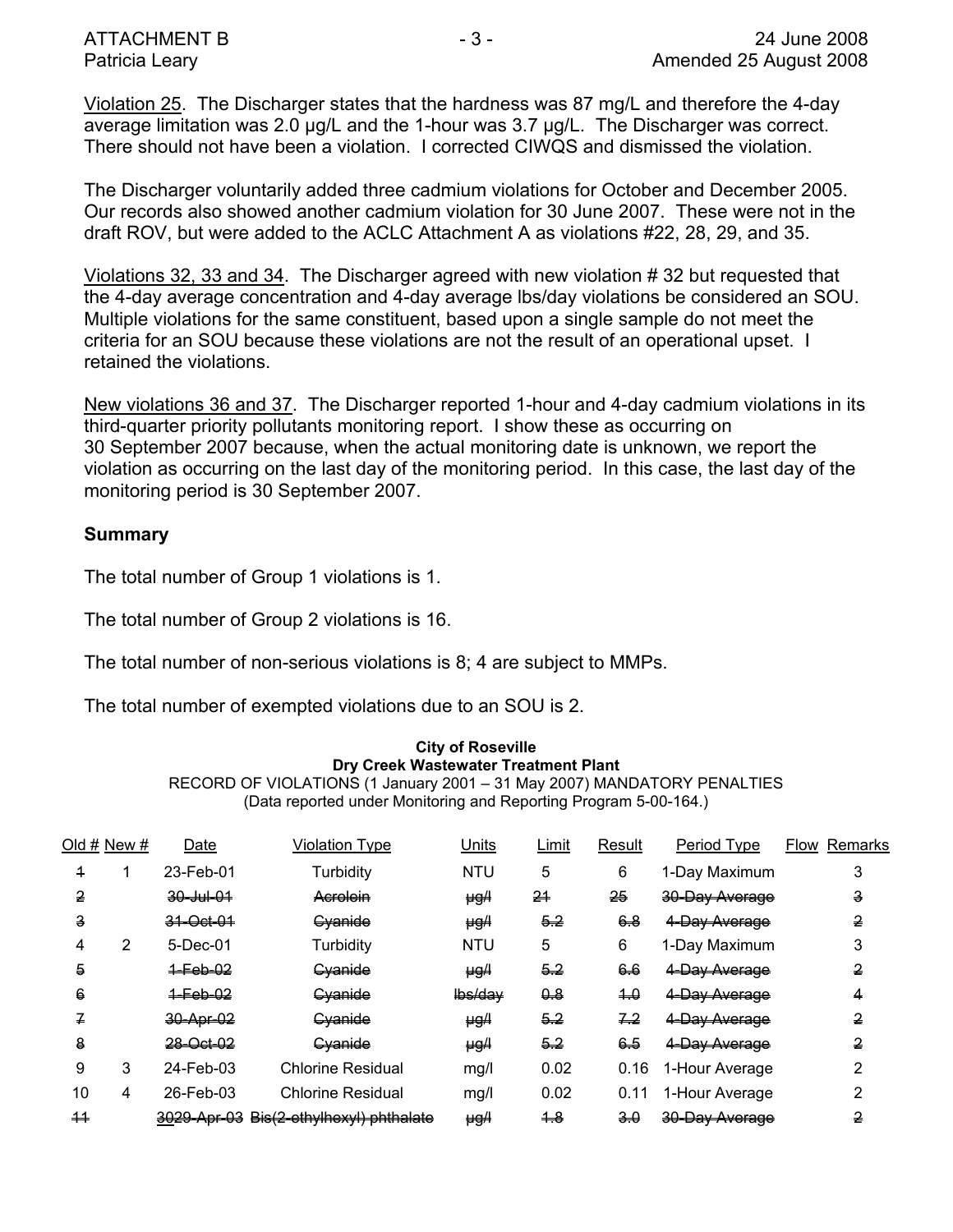|    | Old # New #    | Date        | <b>Violation Type</b>                   | <b>Units</b>   | Limit          | Result                  | Period Type    |      | Flow Remarks            |
|----|----------------|-------------|-----------------------------------------|----------------|----------------|-------------------------|----------------|------|-------------------------|
| 42 |                |             | 3029 Apr 03 Bis(2 ethylhexyl) phthalate | lbs/day        | 0.3            | Q.4                     | 30 Day Average | 46.7 | 2                       |
| 13 | 5              | 30-Sep-03   | <b>Chlorine Residual</b>                | mg/l           | 0.02           | 0.11                    | 1-Hour Average |      | $\overline{2}$          |
| 14 | 6              | 3-Dec-03    | <b>Chlorine Residual</b>                | mg/l           | 0.02           | 0.06                    | 1-Hour Average |      | $\overline{2}$          |
| 15 | $\overline{7}$ | 21-Dec-03   | Ammonia                                 | lbs/day        | 99.4           | 235.8                   | 1-Hour Average | 12.7 | 1                       |
| 16 | 8              | 21-Dec-03   | Ammonia                                 | mg/l           | 0.7            | 2.2                     | 1-Hour Average |      | 54                      |
| 17 | 9              | 21-Dec-03   | pH                                      | pH units       | 8.5            | 9.2                     | Instantaneous  |      | 54                      |
| 18 | 10             | 22-Dec-03   | <b>Chlorine Residual</b>                | mg/l           | 0.02           | 0.07                    | 1-Hour Average |      | $\overline{2}$          |
| 19 | 11             | 25-Feb-04   | <b>Chlorine Residual</b>                | mg/l           | 0.02           | 0.05                    | 1-Hour Average |      | $\overline{2}$          |
| 20 |                | 26-Apr-04   | Gadmium                                 | $\mu g$ /      | 2,2            | 2.4                     | 4-Day Average  |      | 4                       |
| 24 |                | 26-Apr-04   | Gadmium                                 | lbs/day        | 0.3            | 0.4                     | 4-Day Average  |      | 4                       |
| 22 | 12             | 10-Jan-05   | <b>Chlorine Residual</b>                | mg/l           | 0.02           | 0.36                    | 1-Hour Average |      | $\overline{2}$          |
| 23 | 13             | 4-Mar-05    | <b>Chlorine Residual</b>                | mg/l           | 0.02           | 0.63                    | 1-Hour Average |      | $\overline{2}$          |
| 24 |                | 26 Jun 05   | Cyanide                                 | HgH            | $5 - 2$        | 7.2                     | 4 Day Average  |      | 2                       |
|    | 14             | 19-Oct-05   | Cadmium                                 | µg/L           | 3.8            | 5.9                     | 1-Hour Average |      | $\overline{2}$          |
| 25 |                | 27 Oct 05   | Cadmium                                 | HgH            | 20             | $23 -$                  | 4 Day Average  |      | 3                       |
| 26 | 15             | 7-Nov-05    | Coliform                                | MPN/100ml      | 2.2            | 4                       | 7-Day Median   |      | 3                       |
| 27 | 16             | 8-Nov-05    | Coliform                                | MPN/100ml      | 2.2            | 4                       | 7-Day Median   |      | $\overline{34}$         |
| 28 | 17             | 9-Nov-05    | Coliform                                | MPN/100ml      | 2.2            | 4                       | 7-Day Median   |      | $\overline{\mathbf{4}}$ |
| 29 | 18             | 10-Nov-05   | Coliform                                | MPN/100ml      | 2.2            | 4                       | 7-Day Median   |      | 4                       |
| 30 | 19             | 11-Nov-05   | Coliform                                | MPN/100ml      | 2.2            | 4                       | 7-Day Median   |      | 4                       |
|    | 20             | 8-Dec-05    | Cadmium                                 | $\mu g/L$      | 2.0            | 3.4                     | 4-Day Average  |      | $\overline{2}$          |
|    | 21             | 8-Dec-05    | Cadmium                                 | lbs/day        | 0.6            | 1.0                     | 4-Day Average  |      | $\overline{2}$          |
| 34 |                | $2$ -Jan-06 | <b>Turbidity</b>                        | H <sub>1</sub> | $\overline{2}$ | $\overline{\mathbf{3}}$ | 4-Day Average  | 44.1 | 4                       |
| 32 | 22             | 19-Dec-06   | Cadmium                                 | µg/l           | 4.3            | 7.5                     | 1-Hour Average |      | 2                       |
| 33 | 23             | 19-Dec-06   | Cadmium                                 | µg/l           | 2.2            | 7.3                     | 4-Day Average  |      | $\overline{2}$          |
| 34 | 24             | 19-Dec-06   | Cadmium                                 | lbs/day        | 0.4            | 0.6                     | 4-Day Average  | 9.72 | $\overline{2}$          |
| 35 | 25             | 17-Feb-07   | <b>Chlorine Residual</b>                | mg/l           | 0.02           | 1.23                    | 1-Hour Average |      | $\overline{c}$          |
|    | 26             | 30-Jun-07   | Cadmium                                 | ug/L           | $\overline{3}$ | $\overline{5}$          | 4-Day Average  |      | $\overline{2}$          |

Remarks:

1. Serious Violation: For Group 1 pollutants that exceed the effluent limitation by 40 percent or more.

2. Serious Violation: For Group 2 pollutants that exceed the effluent limitation by 20 percent or more.

3. Non-serious violations falls within the first three violations in a six-month period, thus is exempt.

4. Non-serious violation subject to mandatory penalties.

5. Single Operational Upset

| <b>VIOLATIONS AS OF:</b>                 | 125/31/2007 |
|------------------------------------------|-------------|
| Group 1 Serious Violations:              | 12          |
| Group 2 Serious Violations:              | 1619        |
| Non-Serious Exempt from MPs:             | 45          |
| Non-serious Violations Subject to MPs:   | 49          |
| <b>Single Operational Upset:</b>         | ົ           |
| <b>Total Violations Subject to MMPs:</b> | 2130        |

**Mandatory Minimum Penalty = (1721 Serious Violations + 49 Non-Serious Violations) × \$3,000 = \$9063,000**